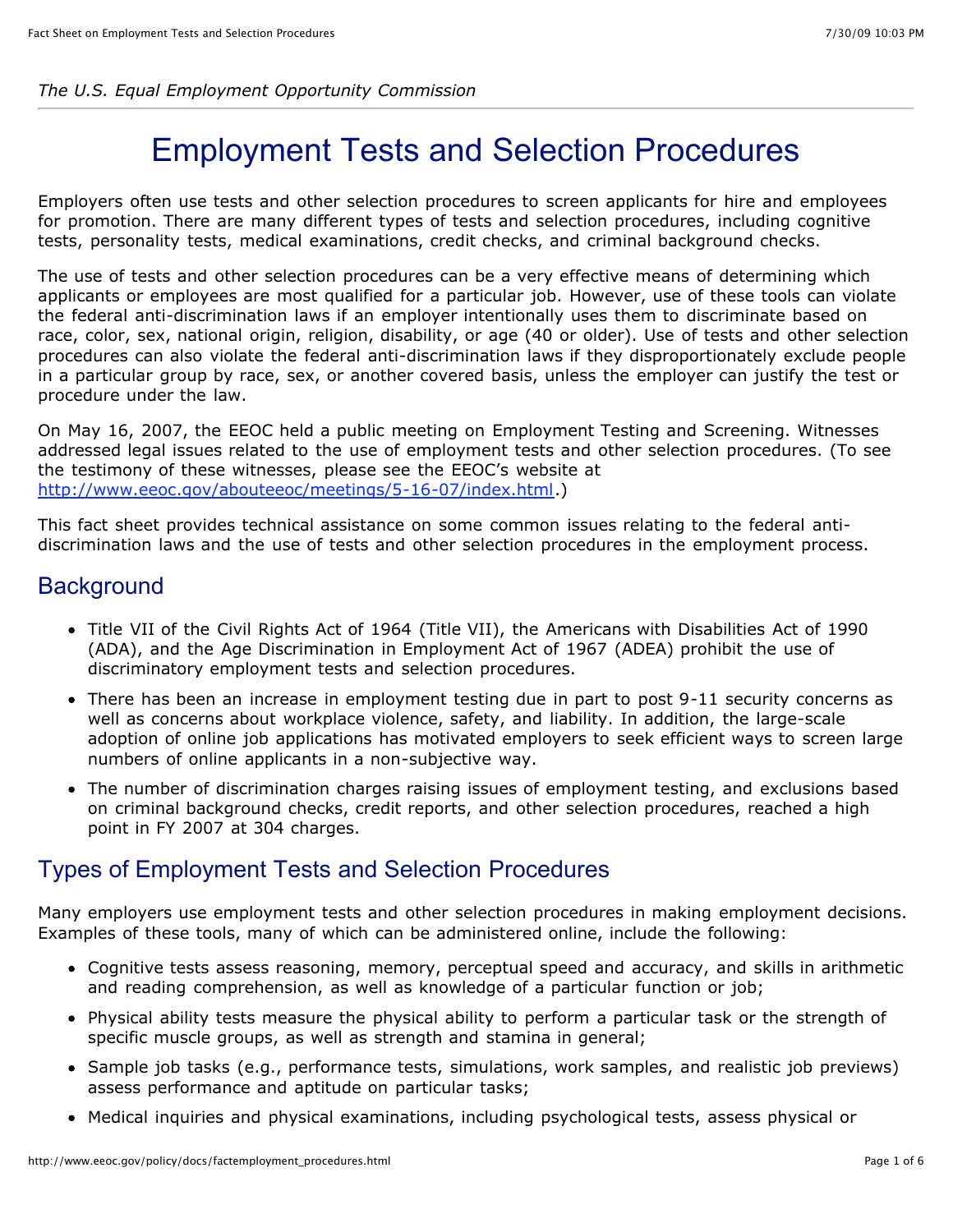mental health;

- Personality tests and integrity tests assess the degree to which a person has certain traits or dispositions (e.g., dependability, cooperativeness, safety) or aim to predict the likelihood that a person will engage in certain conduct (e.g., theft, absenteeism);
- Criminal background checks provide information on arrest and conviction history;
- Credit checks provide information on credit and financial history;
- Performance appraisals reflect a supervisor's assessment of an individual's performance; and
- English proficiency tests determine English fluency.

### Governing EEO Laws

- Title VII of the Civil Rights Act of 1964
	- Title VII prohibits employment discrimination based on race, color, religion, sex, or national origin.
	- With respect to tests in particular, Title VII permits employment tests as long as they are not "designed, intended or used to discriminate because of race, color, religion, sex or national origin." 42 U.S.C. § 2000e-2(h). Title VII also imposes restrictions on how to score tests. Employers are not permitted to (1) adjust the scores of, (2) use different cutoff scores for, or (3) otherwise alter the results of employment-related tests on the basis of race, color, religion, sex, or national origin. *Id*. at §2000e-2(l).
	- Title VII prohibits both "disparate treatment" and "disparate impact" discrimination.
		- Title VII prohibits **intentional** discrimination based on race, color, religion, sex, or national origin. For example, Title VII forbids a covered employer from testing the reading ability of African American applicants or employees but not testing the reading ability of their white counterparts. This is called **"disparate treatment"** discrimination. Disparate treatment cases typically involve the following issues:
			- Were people of a different race, color, religion, sex, or national origin treated differently?
			- Is there any evidence of bias, such as discriminatory statements?
			- What is the employer's reason for the difference in treatment?
			- Does the evidence show that the employer's reason for the difference in treatment is untrue, and that the real reason for the different treatment is race, color, religion, sex, or national origin?
		- Title VII also prohibits employers from using neutral tests or selection procedures that have the **effect** of disproportionately excluding persons based on race, color, religion, sex, or national origin, where the tests or selection procedures are not "job-related and consistent with business necessity." This is called **"disparate impact"** discrimination.

Disparate impact cases typically involve the following issues:

Does the employer use a particular employment practice that has a **disparate impact** on the basis of race, color, religion, sex, or national origin? For example, if an employer requires that all applicants pass a physical agility test, does the test disproportionately screen out women? Determining whether a test or other selection procedure has a disparate impact on a particular group ordinarily requires a statistical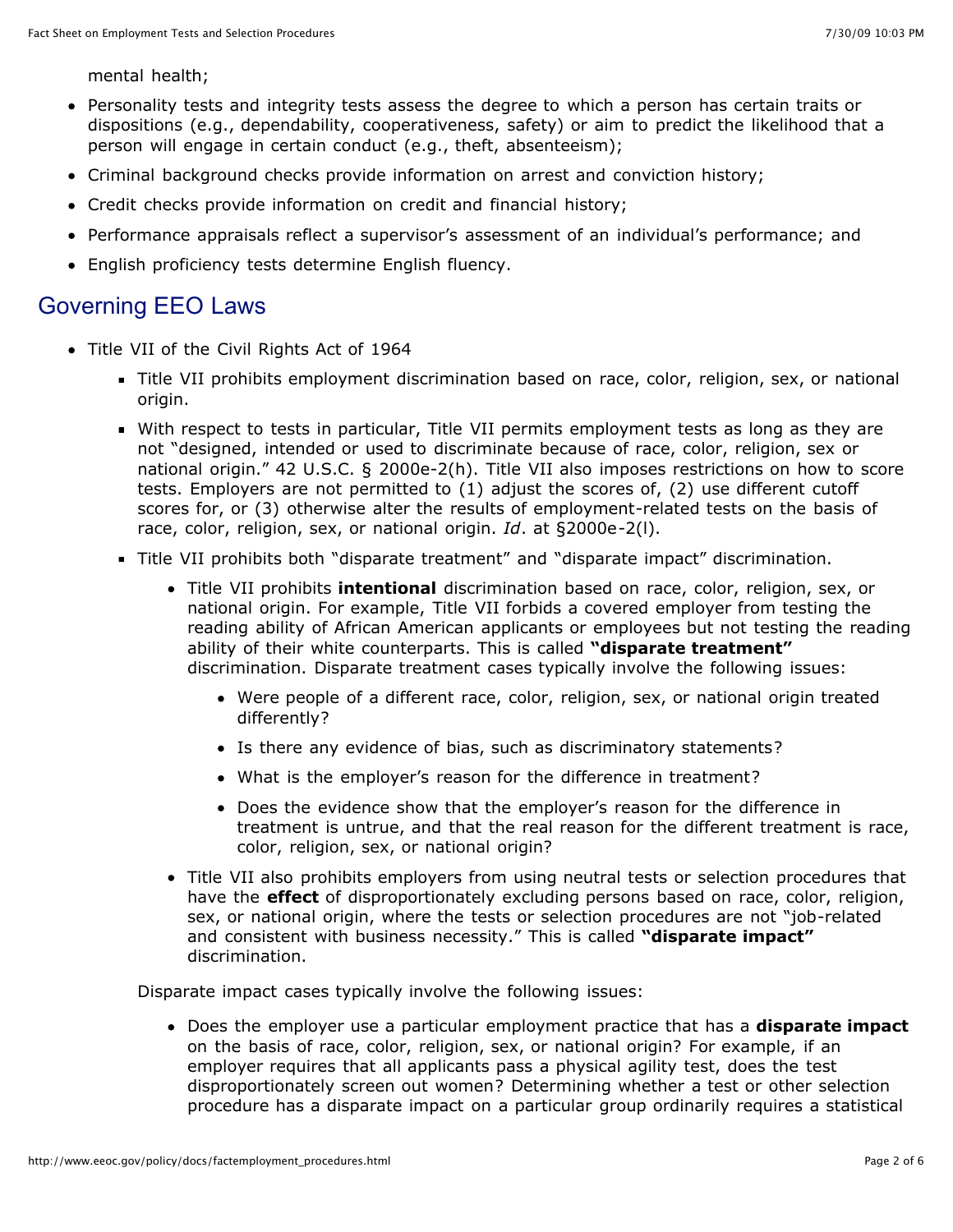analysis.

- If the selection procedure has a disparate impact based on race, color, religion, sex, or national origin, can the employer show that the selection **procedure is job-related** and consistent with business necessity? An employer can meet this standard by showing that it is necessary to the safe and efficient performance of the job. The challenged policy or practice should therefore be associated with the skills needed to perform the job successfully. In contrast to a general measurement of applicants' or employees' skills, the challenged policy or practice must evaluate an individual's skills as related to the particular job in question.
- If the employer shows that the selection procedure is job-related and consistent with business necessity, can the person challenging the selection procedure demonstrate that there is a **less discriminatory alternative** available? For example, is another test available that would be equally effective in predicting job performance but would not disproportionately exclude the protected group?

See 42 U.S.C. § 2000e-2 (k). This method of analysis is consistent with the seminal Supreme Court decision about disparate impact discrimination, *Griggs v. Duke Power Co.*, 401 U.S. 424 (1971).

- In 1978, the EEOC adopted the Uniform Guidelines on Employee Selection Procedures or "UGESP" under Title VII. *See* 29 C.F.R. Part [1](http://www.eeoc.gov/policy/docs/factemployment_procedures.html#fn1)607.<sup>1</sup> UGESP provided uniform quidance for employers about how to determine if their tests and selection procedures were lawful for purposes of Title VII disparate impact theory.
	- UGESP outlines three different ways employers can show that their employment tests and other selection criteria are job-related and consistent with business necessity. These methods of demonstrating job-relatedness are called "test validation." UGESP provides detailed guidance about each method of test validation.
- Title I of the Americans with Disabilities Act (ADA)
	- Title I of the ADA prohibits private employers and state and local governments from discriminating against qualified individuals with disabilities on the basis of their disabilities.
	- The ADA specifies when an employer may require an applicant or employee to undergo a medical examination, *i.e.*, a procedure or test that seeks information about an individual's physical or mental impairments or health. The ADA also specifies when an employer may make "disability-related inquiries," *i.e.*, inquiries that are likely to elicit information about a disability.
		- When hiring, an employer may not ask questions about disability or require medical examinations until **after** it makes a conditional job offer to the applicant. 42 U.S.C. §12112 (d)(2);
		- After making a job offer (but before the person starts working), an employer may ask disability-related questions and conduct medical examinations as long as it does so for **all individuals entering the same job category**. *Id.* at § 12112(d)(3); and
		- With respect to **employees**, an employer may ask questions about disability or require medical examinations only if doing so is **job-related and consistent with business necessity**. Thus, for example, an employer could request medical information when it has a **reasonable belief**, based on **objective evidence**, that a particular employee will be unable to perform essential job functions or will pose a direct threat because of a medical condition, or when an employer receives a request for a **reasonable accommodation** and the person's disability and/or need for accommodation is not obvious. *Id*. at § 12112(d)(4).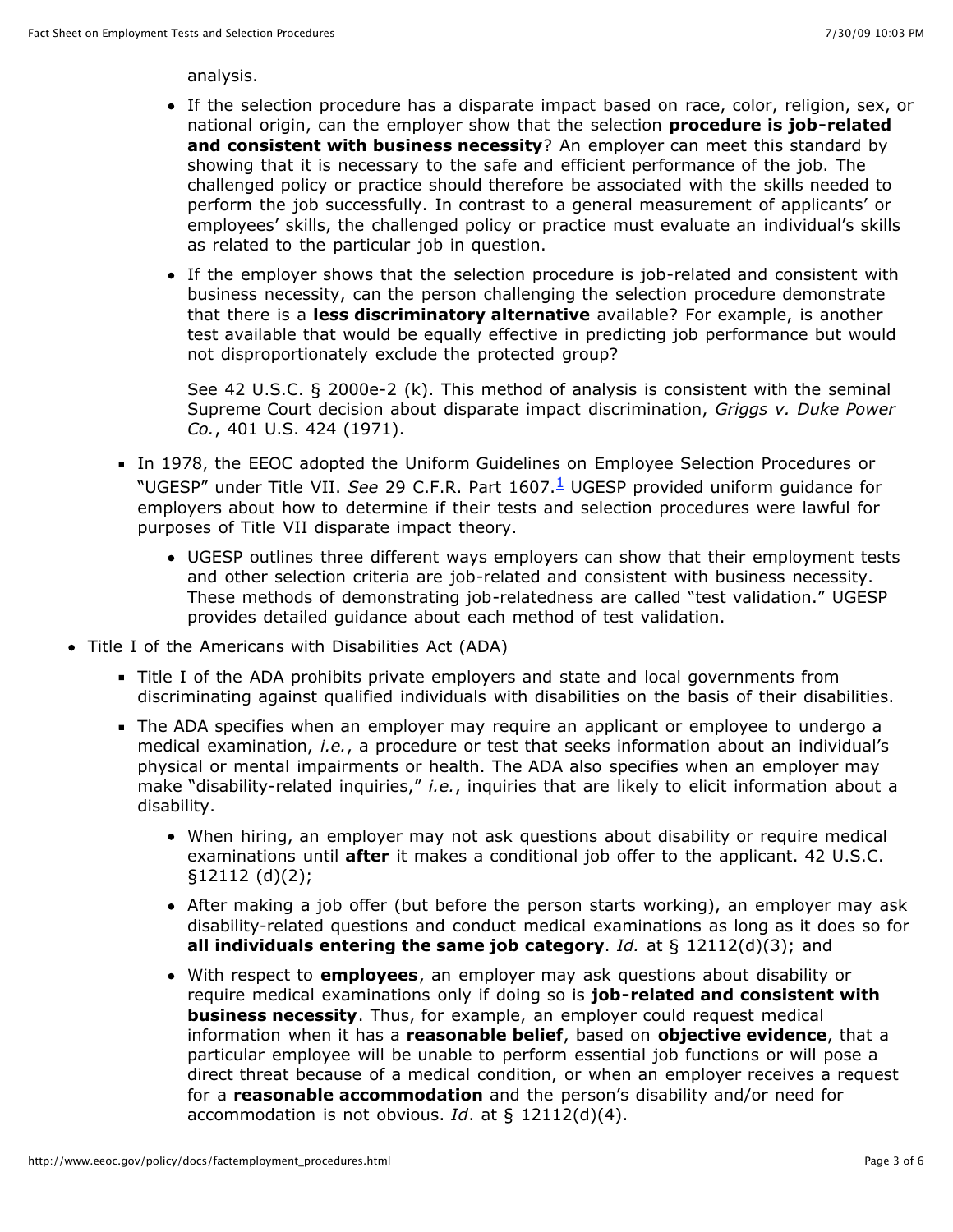- The ADA also makes it unlawful to:
	- Use employment tests that screen out or tend to screen out an individual with a disability or a class of individuals with disabilities unless the test, as used by the employer, is shown to be job-related and consistent with business necessity. 42 U.S.C.  $§ 12112(b)(6);$
	- Fail to select and administer employment tests in the most effective manner to ensure that test results accurately reflect the skills, aptitude or whatever other factor that such test purports to measure, rather than reflecting an applicant's or employee's impairment. *Id*. at § 12112(b)(7); and
	- Fail to make reasonable accommodations, including in the administration of tests, to the known physical or mental limitations of an otherwise qualified individual with a disability who is an applicant or employee, unless such accommodation would impose an undue hardship. *Id*. at § 12112(b)(5).
- The Age Discrimination in Employment Act (ADEA)
	- The ADEA prohibits discrimination based on age (40 and over) with respect to any term, condition, or privilege of employment. Under the ADEA, covered employers may not select individuals for hiring, promotion, or reductions in force in a way that unlawfully discriminates on the basis of age.
	- The ADEA prohibits **disparate treatment** discrimination, i.e., intentional discrimination based on age. For example, the ADEA forbids an employer from giving a physical agility test only to applicants over age 50, based on a belief that they are less physically able to perform a particular job, but not testing younger applicants.
	- The ADEA also prohibits employers from using neutral tests or selection procedures that have a **discriminatory impact** on persons based on age (40 or older), unless the challenged employment action is based on a **reasonable factor other than age**. *Smith v. City of Jackson*, 544 U.S. 228 (2005). Thus, if a test or other selection procedure has a disparate impact based on age, the employer must show that the test or device chosen was a reasonable one.

## Recent EEOC Litigation and Settlements

A number of recent EEOC enforcement actions illustrating basic EEO principles focus on testing.

- **Title VII and Cognitive Tests**: Less Discriminatory Alternative for Cognitive Test with Disparate Impact. *EEOC v. Ford Motor Co. and United Automobile Workers of America*, involved a courtapproved settlement agreement on behalf of a nationwide class of African Americans who were rejected for an apprenticeship program after taking a cognitive test known as the Apprenticeship Training Selection System (ATSS). The ATSS was a written cognitive test that measured verbal, numerical, and spatial reasoning in order to evaluate mechanical aptitude. Although it had been validated in 1991, the ATSS continued to have a statistically significant disparate impact by excluding African American applicants. Less discriminatory selection procedures were subsequently developed that would have served Ford's needs, but Ford did not modify its procedures. In the settlement agreement, Ford agreed to replace the ATSS with a selection procedure, to be designed by a jointly-selected industrial psychologist, that would predict job success and reduce adverse impact. Additionally, Ford paid \$8.55 million in monetary relief.
- **Title VII and Physical Strength Tests**: Strength Test Must Be Job-Related and Consistent with Business Necessity If It Disproportionately Excludes Women. In *EEOC v. Dial Corp.*, women were disproportionately rejected for entry-level production jobs because of a strength test. The test had a significant adverse impact on women – prior to the use of the test, 46% of hires were women;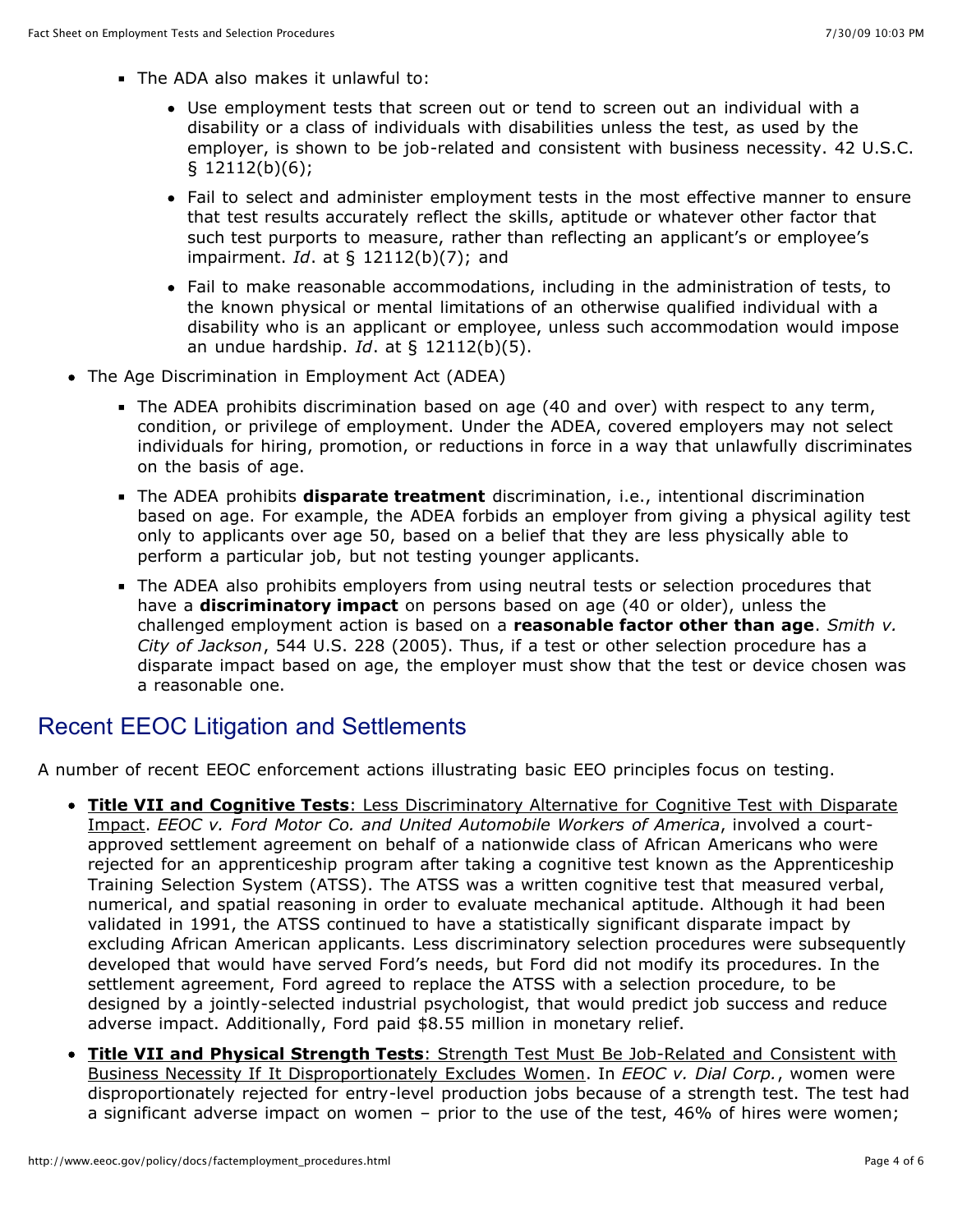after use of the test, only 15% of hires were women. Dial defended the test by noting that it looked like the job and use of the test had resulted in fewer injuries to hired workers. The EEOC established through expert testimony, however, that the test was considerably more difficult than the job and that the reduction in injuries occurred two years before the test was implemented, most likely due to improved training and better job rotation procedures. On appeal, the Eighth Circuit upheld the trial court's finding that Dial's use of the test violated Title VII under the disparate impact theory of discrimination. *See* <http://www.eeoc.gov/press/11-20-06.html>

**ADA and Test Accommodation**: Employer Must Provide Reasonable Accommodation on Preemployment Test for Hourly, Unskilled Manufacturing Jobs. The EEOC settled *EEOC v. Daimler Chrysler Corp.*, a case brought on behalf of applicants with learning disabilities who needed reading accommodations during a pre-employment test given for hourly unskilled manufacturing jobs. The resulting settlement agreement provided monetary relief for 12 identified individuals and the opportunity to take the hiring test with the assistance of a reader. The settlement agreement also required that the employer provide a reasonable accommodation on this particular test to each applicant who requested a reader and provided documentation establishing an ADA disability. The accommodation consisted of either a reader for all instructions and all written parts of the test, or an audiotape providing the same information.

## Employer Best Practices for Testing and Selection

- Employers should administer tests and other selection procedures without regard to race, color, national origin, sex, religion, age (40 or older), or disability.
- Employers should ensure that employment tests and other selection procedures are properly validated for the positions and purposes for which they are used. The test or selection procedure must be job-related and its results appropriate for the employer's purpose. While a test vendor's documentation supporting the validity of a test may be helpful, the employer is still responsible for ensuring that its tests are valid under UGESP.
- If a selection procedure screens out a protected group, the employer should determine whether there is an equally effective alternative selection procedure that has less adverse impact and, if so, adopt the alternative procedure. For example, if the selection procedure is a test, the employer should determine whether another test would predict job performance but not disproportionately exclude the protected group.
- To ensure that a test or selection procedure remains predictive of success in a job, employers should keep abreast of changes in job requirements and should update the test specifications or selection procedures accordingly.
- Employers should ensure that tests and selection procedures are not adopted casually by managers who know little about these processes. A test or selection procedure can be an effective management tool, but no test or selection procedure should be implemented without an understanding of its effectiveness and limitations for the organization, its appropriateness for a specific job, and whether it can be appropriately administered and scored.
- For further background on experiences and challenges encountered by employers, employees, and job seekers in testing, see the testimony from the Commission's meeting on testing, located on the EEOC's public web site at: [http://www.eeoc.gov/abouteeoc/meetings/5-16-07/index.html.](http://www.eeoc.gov/abouteeoc/meetings/5-16-07/index.html)
- For general information on discrimination Title VII, the ADA and the ADEA see EEOC's web site at:
	- [http://www.eeoc.gov/abouteeo/overview\\_practices.html](http://www.eeoc.gov/abouteeo/overview_practices.html) and
	- [http://www.eeoc.gov/abouteeo/overview\\_laws.html](http://www.eeoc.gov/abouteeo/overview_laws.html)

#### **Footnote**